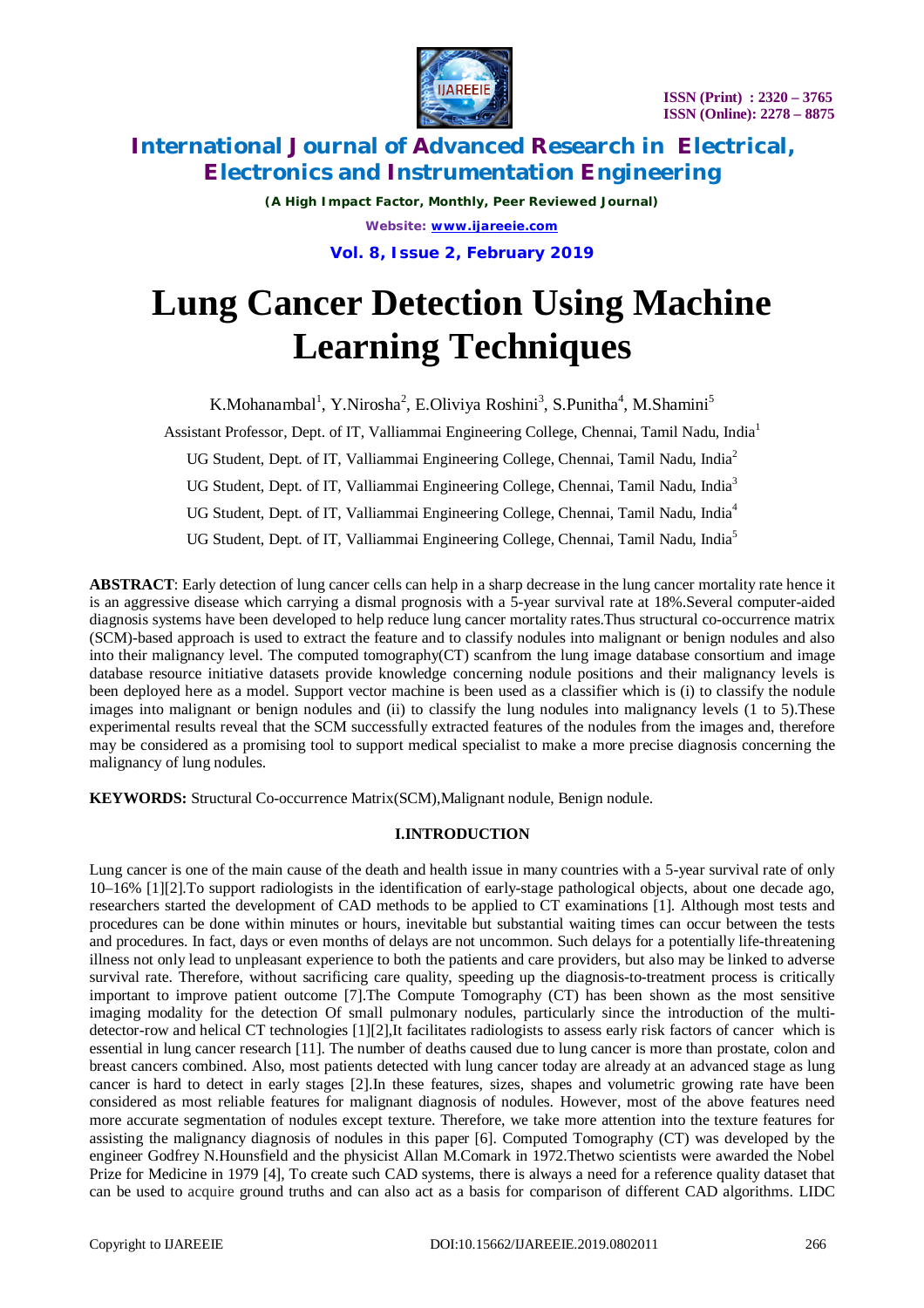

*(A High Impact Factor, Monthly, Peer Reviewed Journal)*

*Website: [www.ijareeie.com](http://www.ijareeie.com)*

### **Vol. 8, Issue 2, February 2019**

(Lung Cancer Data Consortium) [3], Image-based techniques for analyzing lesions are normally performed with detection, segmentation hand-crafted feature engineering and category labelling Zinovev et al. adopted a belief decision tree approach to predict nodule semantic attributes. Related studies on the Lung Image Database Consortium and Image Database Resource Initiative (LIDC-IDRI) dataset and at simultaneous the CADx system provides a second opinion to help in decision-making [6].However, all these methods rely on nodule segmentation as a prerequisite. Notably, automatic nodule segmentation may influence classification results since methods such as region growing and level set typically depend on initialization [5].Working on these segmented regions may yield inaccurate features that lead to erroneous outputs [5]. The applications of automatic tumour segmentation are broad, including measuring treatment response, planning of radiation treatment, and to facilitate extraction of robust features for high-throughput radiomics by the MRRN [8]. Hence, good results obtained with the proposed method would be a potential to improve medical diagnoses and assist in making more accurate and efficient decisions for these two major health problems.

#### **II. RELATED WORKS**

In [1][2]``Automatic detection of lung nodules in computed tomography images and cancer statistics: Training and validation of algorithms using public research databases,'' Lung cancer is manifests itself as a non-calcified pulmonary nodules that can be detected reading lung Computed Tomography (CT) images and Computer Aided Detection (CAD) and it is composed of two CAD sub-procedures is presented: CADi which is to analyse the internal parenchymal nodules and CADJP is to identify the nodules attached to the pleura surface.These CAD algorithm will perform the

– lung segmentation;

– candidate detection;

– candidate classification.

The goal of a CADe system is to identify regions of interest in the image that can reveal specific abnormalities and alert physicians to these regions [12]. In [3] "Lung nodule classification using deep features in CT images,'' Database that contains CT images of thoracic region for 1010 patients along with the annotation data of suspicious nodules (for both benign and malignant nodules) for a size greater than 3 mm from up-to four radiologists collected over a long period of time. The data that holds diagnostic data for a small number of cases (157 patient) procure from biopsy, surgical resection, progression or reviewing the radiological images to show 2 years of nodule size has been used for the analysis here. An auto-encoder as feature extraction is primarily a two layer network that takes an input f [0;1] and then uses a linear or non-linear transformation to "encode" the data to a latent space. On the output layer, it uses a decoding transformation to rebuild the data. In "Analysis of human tissue densities: A new approach to extract features from medical images,'' a new feature extraction method based on human tissue density patterns ,named Analysis of Human Tissue Densities(AHTD) is presented. Machine learning classifiers were register to each feature extractor for two CT image datasets, one to assort lung disease in CT images of the thorax and the other to assortment stroke in CT images of the brain [4]. In ``Multi-crop convolutional neural networks for lung nodule malignancy suspiciousness classication,''In is reference paper they applied multi-crop pooling operation which is a specialized pooling strategy for producing multi-scale features to surrogate the conventional max-pooling operation.In this multiple network become the main burden for training CNNs efficiently since they involve more computational costs, especially when dealing with high-resolution images[5]. The automatic classification of malignancy suspiciousness on CT studies is a worthy task, because it would facilitate radiologists to assess early risk factors which is essential in lung cancer research [5].And "A Texture Feature Analysis for Diagnosis of Pulmonary Nodules Using LIDC-IDRI database.The purpose of this paper is to evaluate the performance of texture features on lung CADx and the consistency with expert diagnosis based on visual features from CT images. To obtain more stable results, each nodule in the database are attached by an annotation file which includes the boundary coordinates and some image features recognized by almost four radiologists [6].We calculated the texture features by Haralick method on 2D nodules images to evaluate the performance of texture features on nodule CADx. In [7] "A System-Theoretic Method for Modeling, Analysis, and Improvement of Lung Cancer Diagnosis-to-Surgery Process" here , a system-theoretic method is instigate to analyze the diagnosis-to-treatment process for lung cancer patients who receive surgical resections.Formulas are derived to estimate the mean and co-efficient of variation of waiting time while the diagnosis to-surgery process. This method provides aquantitative tool for the analysis and improvement of lung cancerdiagnosis-to-surgery process. Typically a diagnostic biopsy will be followed by staging tests, which can be noninvasive or invasive. Numerous studies on delays and waiting times during the diagnos is-to-treatment process for lung cancer patients have been carried out from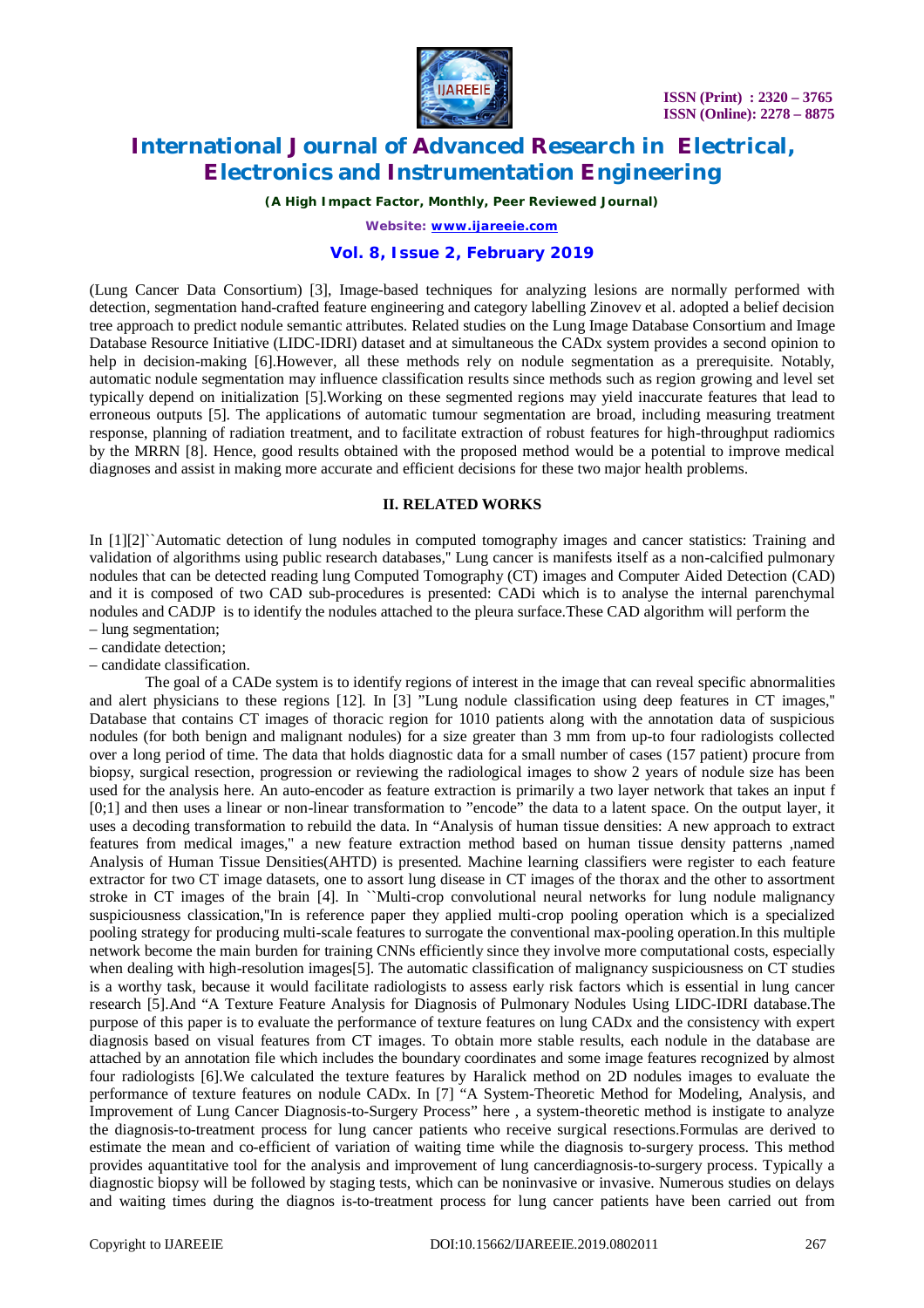

*(A High Impact Factor, Monthly, Peer Reviewed Journal)*

*Website: [www.ijareeie.com](http://www.ijareeie.com)*

## **Vol. 8, Issue 2, February 2019**

clinical point of view. The Time to Treat program, which is designed for patients with clinical or radiographic suspicion of lung cancer is introduced.We can decompose such a complex network into a collection of serial processes. In [8] Multiple Resolution Residually Connected Feature Streams For Automatic Lung Tumor Segmentation From CT Images", we developed two multiple resolution residually connected network (MRRN) formulations called incremental-MRRN and dense-MRRN. An algorithm was instructed by using the 377 tumors from the TCIA dataset and validated on the MSKCC and tested on LIDC datasets. The residual stream input consists of feature maps from one of the preceding higher resolution residual streams. Feature integration from multiple resolutions obviates the need for additional un-pooling following RCUBs as used in conventional encoder-decoder like the Unet. CT scan have been used in lung cancer detection, risk assessment, and clinical management. In particular, the increasing quantity of CT image assays has created a unique address for data-driven analysis to capture underlying cancer characteristics at a macroscopic level, allowing identification of prognostic imaging biomarkers [10].

### **III.PROPOSED SYSTEM**

The image processing techniques are mostly used for prediction of lung cancer and also for early detection and treatment to intercept the lung cancer. To prognosis the lung cancer various features are extracted from the images therefore, pattern recognition based approaches are useful to predict the lung cancer. In the proposed system, we use Python software for analysis. In image processing procedures, the methods involved are image pre-processing, segmentation and feature extraction techniques have been discussed in detail. We are line up to get the more accurate results by using various enhancement and segmentation techniques. The structural co-occurrence matrix (SCM) proficiency was appeal to pluck out features from images of nodules and categorize them into malignant or benign nodules and their malignancy levels. The CT test from the lung image database consortium and image database resource induce datasets provide information referring to nodule positions and their malignancy levels. The classification stage utilise **Support Vector Machine algorithm (SVM)** and applied them to two tasks:

- (i) to classify the nodule images into malignant or benign nodules and
- (ii) to classify the lung cells into malignancy levels (1 to 5).

These experimental result reveals that the SCM successfully extracted features of the lung nodules from the images and, therefore may be considered as a promising tool to support medical specialist to make a more pin point diagnosis concerning the malignancy of lung nodules.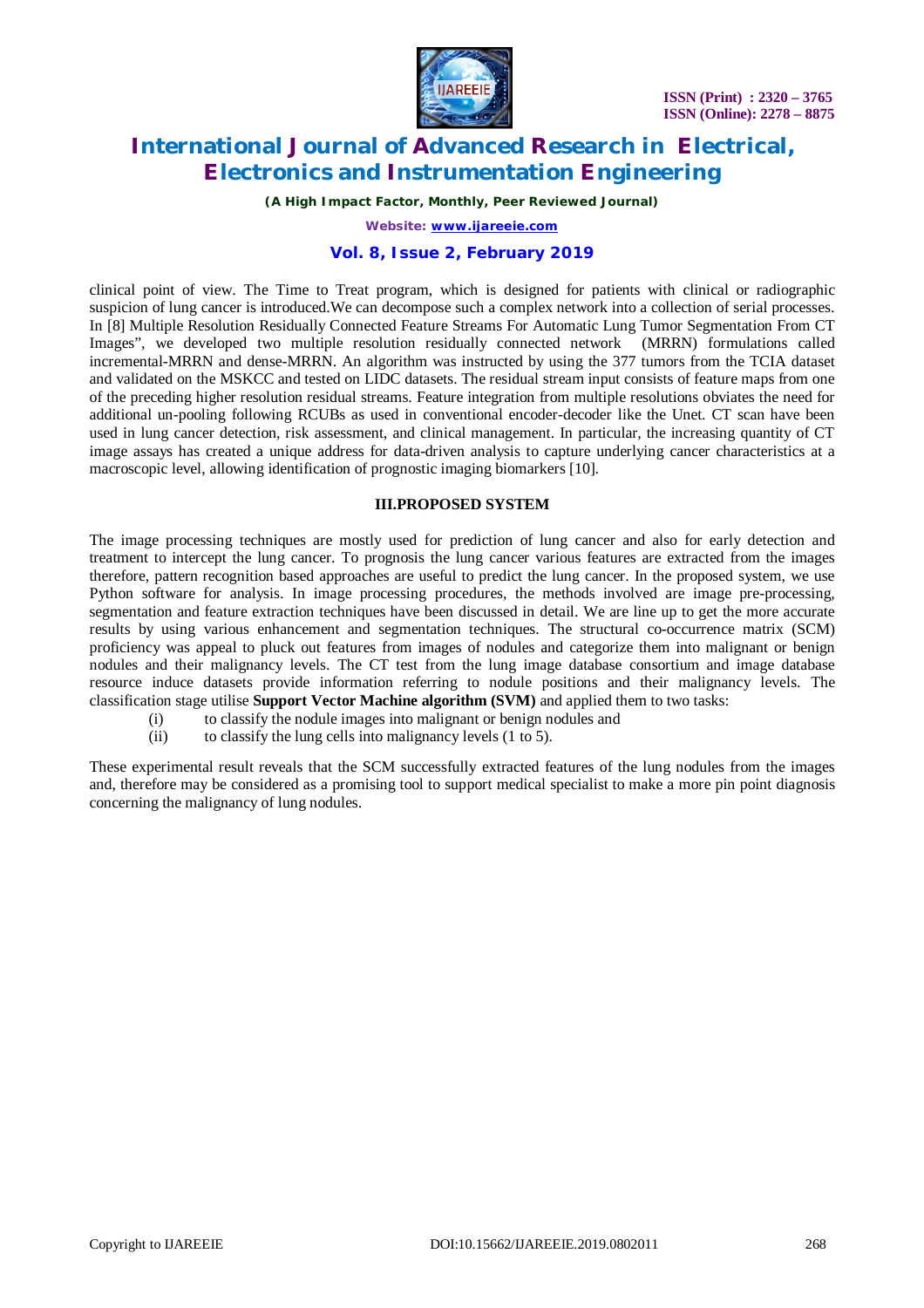

*(A High Impact Factor, Monthly, Peer Reviewed Journal)*

*Website: [www.ijareeie.com](http://www.ijareeie.com)*

# **Vol. 8, Issue 2, February 2019**



**Fig.1 Architecture of the system**

### **IV.METHODOLOGY**

The lung cancer detection system using image processing is used to classify the present of lung cancer in a CT- images. In this study, we use Python software for analysis. In image processing procedures, methods such as image preprocessing, segmentation and feature extraction have been discussed in detail. We are line up to get the more accurate results by using various enhancement and segmentation techniques. The structural co-occurrence matrix (SCM) proficiency was appeal to pluck out features from images of nodules and categorize them into malignant or benign nodules and their malignancy levels.The classification stage utilize **support vector machine algorithm** and applied them to two tasks: (i) to classify the nodule images into malignant or benign nodules and (ii) to classify the lung nodules into malignancy levels (1 to 5). These experimental results reveal that the SCM successfully extracted features of the nodules from the images and, therefore may be considered as a promising tool to support medical expert to make a more sparse detecting concerning the malignancy of lung nodules. Thus, computer-aided diagnosis (CAD) systems have arisen to overcome such situations. CAD systems are categorized into two groups[9], to wit, the

- (i) detection systems (CADe) and,
- (ii) diagnostic systems (CADx).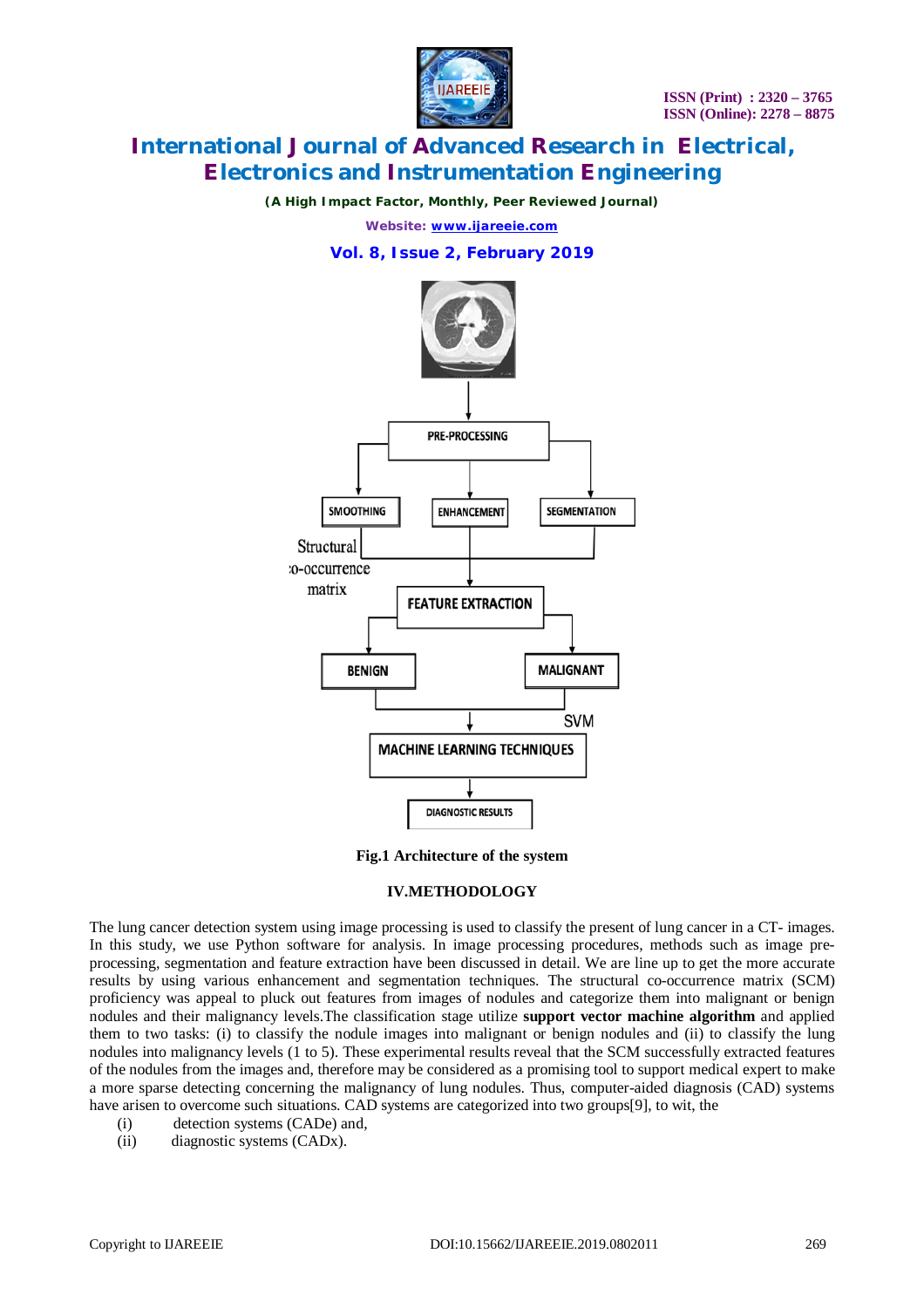

*(A High Impact Factor, Monthly, Peer Reviewed Journal)*

*Website: [www.ijareeie.com](http://www.ijareeie.com)*

# **Vol. 8, Issue 2, February 2019**

CADx systems perform an automatic diagnosis based on features extracted from the system input images [9].The automatic classification of the nodules into malignant or benign using CT images supports the medical specialist when assessing nodules and at the same time the CADx system provides a second opinion to help in decision-making.



### **Fig 2.Lung cancer nodules.**

### **V.FUTURE ENHANCEMENT**

The lung cancer detection system using the machine learning technique is much efficient and gives the betterment result to the radiologist and assist them. This enhances with the additional features for upgrading in the future. On this image processing system to support the radiologist to detect the malignancy nodules and the level of malignancy of the lung.

### **VI.RESULT AND CONCLUSION**

Here we processed the CT scan images to differentiate the benign and the malignant nodule and its level of the growth of the cancer cells by the machine learning system and detecting the growth of the cancerous cell in the initial stage can be made in our project.Here it presented an approach to differentiate the pulmonary nodules into malignant and benign nodules to assist the radiologist and for the future enhancement. Further loads ought be directed at improving the SVM for classifying malignancy levels of nodules through experiments with various alternatives.

### **REFERENCES**

[1].N.Camarlinghi, ``Automatic detection of lung nodules in computed tomography images: Training and validation of algorithms using public research databases,'' Eur. Phys. J. Plus, vol. 128, no. 9, p. 110,Sep. 2013.

[2]. R. L. Siegel, K. D. Miller, and A. Jemal, ``Cancer statistics, 2016,'' CA,Cancer J. Clin., vol. 66, no. 1, pp. 730, Jan. 2016

[8]. JueJiang , Yu-chi Hu, Chia-Ju Liu, DarraghHalpenny, Matthew D. Hellmann, Joseph O. Deasy, Gig Mageras and HariniVeeraraghavan" Multiple Resolution Residually Connected Feature Streams For Automatic Lung Tumor Segmentation From CT Images",2018.

<sup>[3].</sup>D. Kumar, A. Wong, and D. A. Clausi, ``Lung nodule classification using deep features in CT images,'' in Proc. 12th Conf. Comput. Robot Vis. (CRV), Jun. 2015, pp. 133138.

<sup>[4].</sup> P. P. RebouçasFilho, E. D. S. Rebouças, L. B. Marinho, R. M. Sarmento,J. M. R. Tavares, and V. H. C. de Albuquerque, ``Analysis of human tissue densities: A new approach to extract features from medical images,''PatternRecognit. Lett., vol. 94, pp. 211218, Jul. 2017.

<sup>[5].</sup> W. Shen et al., ``Multi-crop convolutional neural networks for lung nodule malignancy suspiciousness classication,'' Pattern Recognit., vol. 61, pp. 663673, Jan. 2017.

<sup>[6].</sup> FangfangHan ,Guopeng Zhang, Huafeng Wang, Bowen Song, Hongbing Lu, Dazhe Zhao, Hong Zhao and Zhengrong Liang "A Texture Feature Analysis for Diagnosis of Pulmonary Nodules Using LIDC-IDRI Database" 2013.

<sup>[7].</sup> Hyo Kyung Lee,Student Member, IEEE,FengJu,Member, IEEE, Raymond U. Osarogiagbon, Nicholas Faris, Xinhua Yu, FedoriaRugless, Shan Jiang, and JingshanLi,Fellow," A System-Theoretic Method for Modeling, Analysis, and Improvement of Lung Cancer Diagnosis-to-Surgery Process",2017.